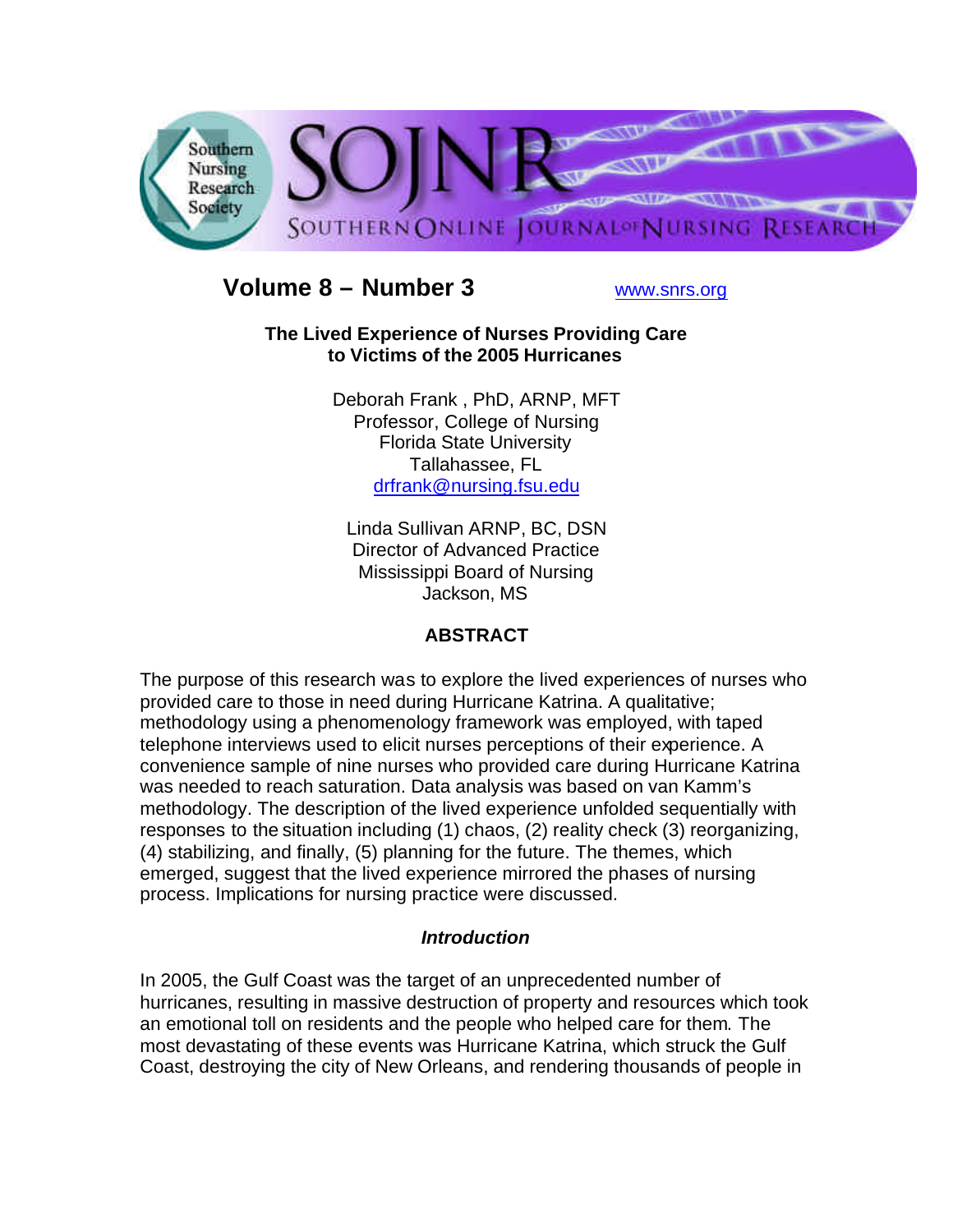Louisiana and Mississippi homeless, jobless and without basic necessities such as food, water, electricity or health care.**<sup>1</sup>**

In the aftermath of Hurricane Katrina, nurses were among the multitude of volunteers/disaster workers who were called upon to aid those who were impacted by the storm. Providing health care to the victims was particularly difficult as hospitals had been virtually destroyed, unsanitary conditions prevailed in overcrowded shelters, and necessary medical supplies and medicines were not readily available. Furthermore, many of these nurses were from the very area where destruction had occurred and had experienced personal losses from the hurricanes. These nurses worked in a variety of settings, putting aside their own personal losses to provide nursing care. The experiences that encompassed these tasks comprised the lived experience of providing care and this study explored that experience.

## *Purpose*

The magnitude of damage and destruction experienced in the 2005 hurricanes was a horrific experience for this nation. The impact of this experience on the nurses who cared for those who were impacted by the storm can only be imagined by others. The purpose of this research was to understand the lived experience of nurses that participated and provided care during Hurricane Katrina. By understanding the experiences of these nurses it was anticipated that health care providers could better prepare for future episodes in similar situations where nursing services will be required.

## *Methodology*

Phenomenology is the study of one's conscious experiences of the world whose aim is to reveal aspects hidden from usual viewpoints.**<sup>2</sup>** The design for this study was qualitative, phenomenological as the primary aim of the research was to facilitate an understanding of the phenomena from the perspective of those being studied.

## *Instrumentation*

Although the researchers served as the primary tool for this study, a semi structured interview guide was also utilized to elicit perceptions relative to personal, cognitive, and physical responses of nurses who provided care during the hurricanes of 2005. The tool consisted of 5 questions that facilitated conversation with the participants. The guide was reviewed for content validity by a panel nurses expert in qualitative research.

## *Setting*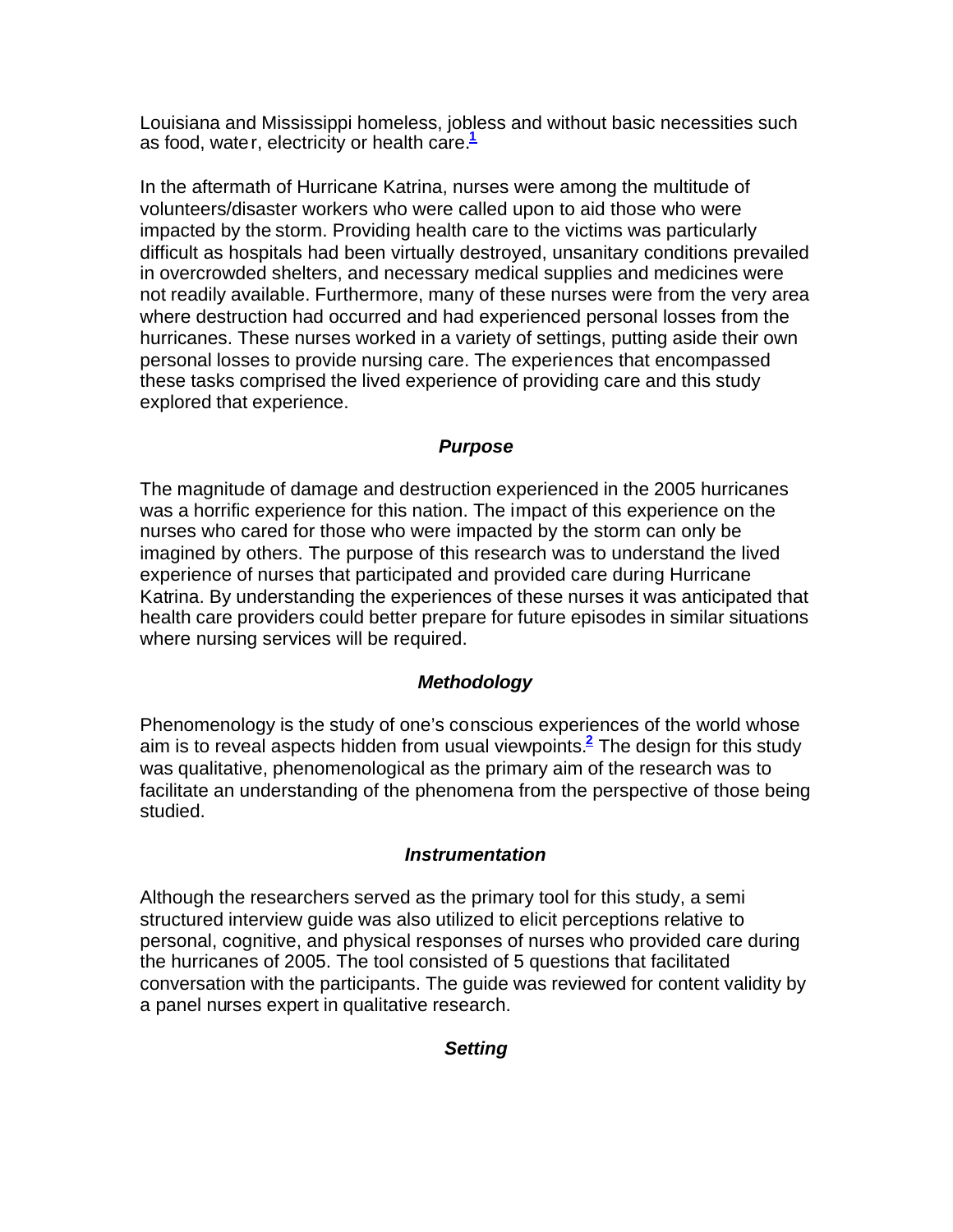The setting for this study was the Southeast United States including the states of Mississippi, Louisiana, Alabama and Tennessee.

### *Population and Sample*

The population included all nurses who provided care during the hurricanes of 2005 in the southeast United States and who responded positively to advertisements for subjects via the Internet and through personal connections. Saturation was reached with a sample size of nine.

### *Data Collection Procedure*

Permission to conduct the study was obtained through the Institutional Review Board at Florida State University. Following that approval, advertisements were placed on the state boards of nursing websites in Louisiana and Mississippi. Advertisements were also placed on the Sigma Theta Tau (Nursing Honor Society) and various other advanced practice blackboards within those selected states. Respondents were asked to participate if they met the following criteria: they were licensed registered nurses, over the age of 18, and participated in care giving efforts related to the hurricanes of 2005 in the southeast United States. Email addresses and phone numbers were provided for them to contact the researchers if they were interested in participating. The respondents were then contacted by phone, informed consent was ascertained and a telephone interview was scheduled. Participants were also emailed a copy of the study description and informed consent.

Participants were asked for first names, phone numbers and/or email addresses. Only the researchers had access to that information. Each participant was assigned a code that corresponded to her audio taped interview. Transcribed interviews were identified by code only.

## *Data Analysis*

The recordings were transcribed on one half of each page (the left side) vertically with each line being numbered. The right side of the page was used for field notes by the researchers. Analysis of the data was accomplished following van Kaam's methodology<sup>2</sup> and included the 6 major operations that were the guiding principles for data analysis. These operations are: (1) eliciting descriptive expressions, (2) identifying common elements, (3) eliminating expressions not related to the phenomena, (4) formulating a hypothetical definition of the phenomenon, (5) checking the hypothetical definition with original descriptions, and (6) specifying the structural definition. Use of this methodology allowed the researchers to more fully describe and analyze the psychological structure of the human experience.<sup>2</sup> It provided the researchers an opportunity to explore, in a holistic manner, the emergence of themes and patterns of the lived experiences of these nurses.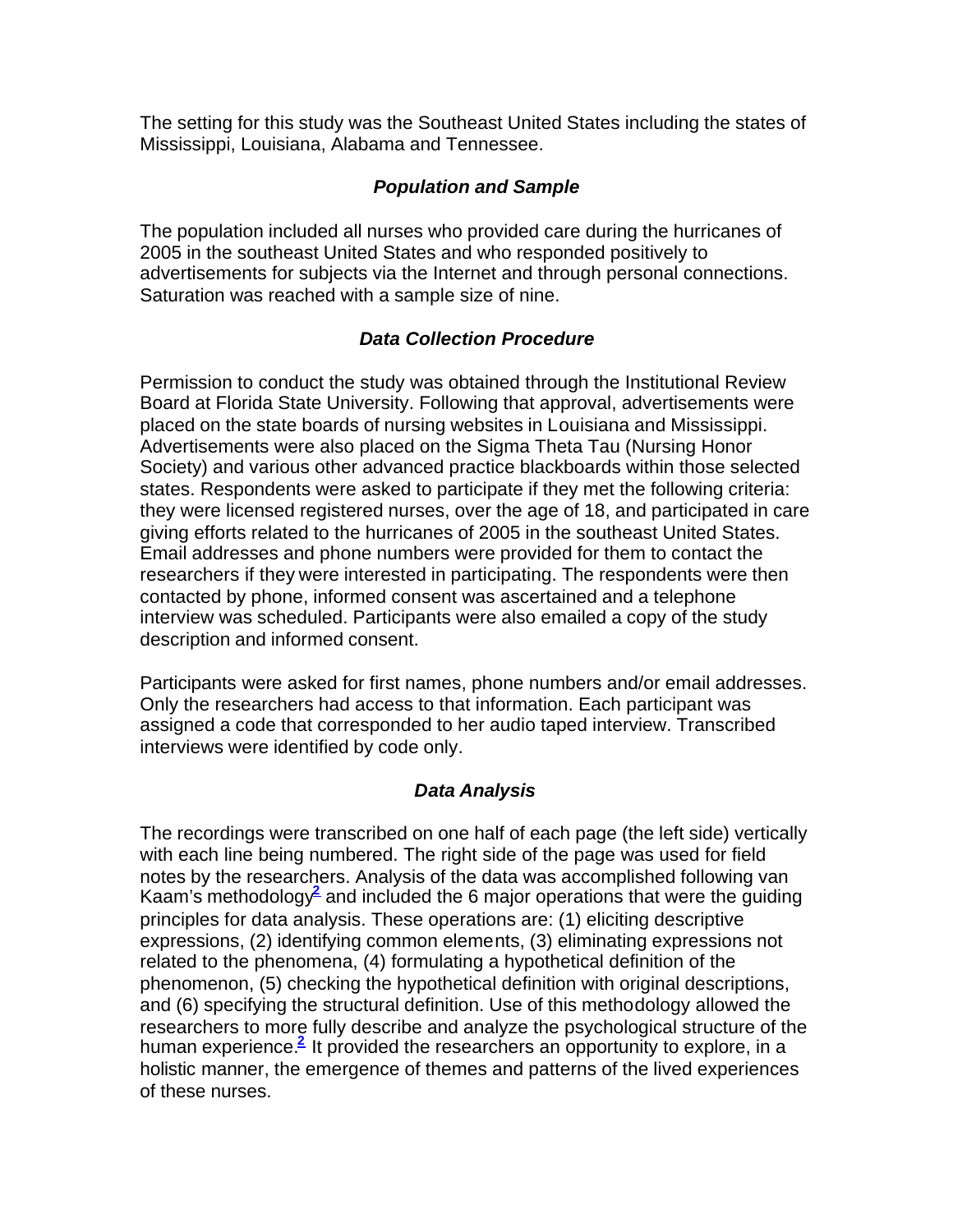#### *Results*

The sample consisted of nine female nurses. All were Caucasian, ranging in age from 38 years to 63 years. Over half (n=5) were married, with one-third (n=3) divorced and one single. Six of the participants had at least one child living with them at the time. Educational backgrounds of the nurses varied, with four participants holding a Bachelor of Science, two reporting a Master of Science, and three reporting being advanced practice nurses with a doctorate in nursing. Specialty areas identified included critical care, public health, maternal child and emergency room.

This was the first experience working during a hurricane for the majority of the participants (n=6). However, four of the participants had previous experience with other types of disasters such as car accidents, tornados, floods, and disasters in other countries. Over half (n=5) were volunteers, while the remaining four were deployed by their employers to provide care at their particular site. The nurses provided care for an average of nine days, ranging from one day to 14 days. Six nurses provided care for nine or more days.

### *Description of the phenomena*

The description of the lived experience unfolded sequentially with initial responses to the situation including (1) "chaos", (2) "reality check ", comprehending the reality of the chaos including systems failure", (3) "reorganizing," as they made sense of the experience from a professional and personal perspective and were then able to begin planning novel coping strategies, (4) "stabilizing", that time period when nurses initiated care within the constraints of the situation, and finally, (5) "planning for the future" including reflection about, and evaluation of the experience. These 5 themes: chaos, reality check, reorganizing, stabilizing, and planning for the future, described this lived experience for the nurses.

#### *Chaos*

The nurses' initial responses to the disaster and the care giving environments included a range of emotions including excitement, nervousness, fear, and being overwhelmed. Nurses described their responses. "At first the thought of helping was exciting, but it blows your mind when you get there." "I was nervous and scared but it was safer than I expected". "Getting there had a huge impact on me with so much devastation and no more homes, no casinos or restaurants. So much need and so few resources—it scared me—how could I help?" "Where to begin—it was overwhelming, horrific". "It was tough, people were shell shockedthey didn't know what to do or where they should go"". "I thought "what am I getting into" and there I was right in the middle of it." One participant was impacted most by the responses of others. "Seeing a strong person, who should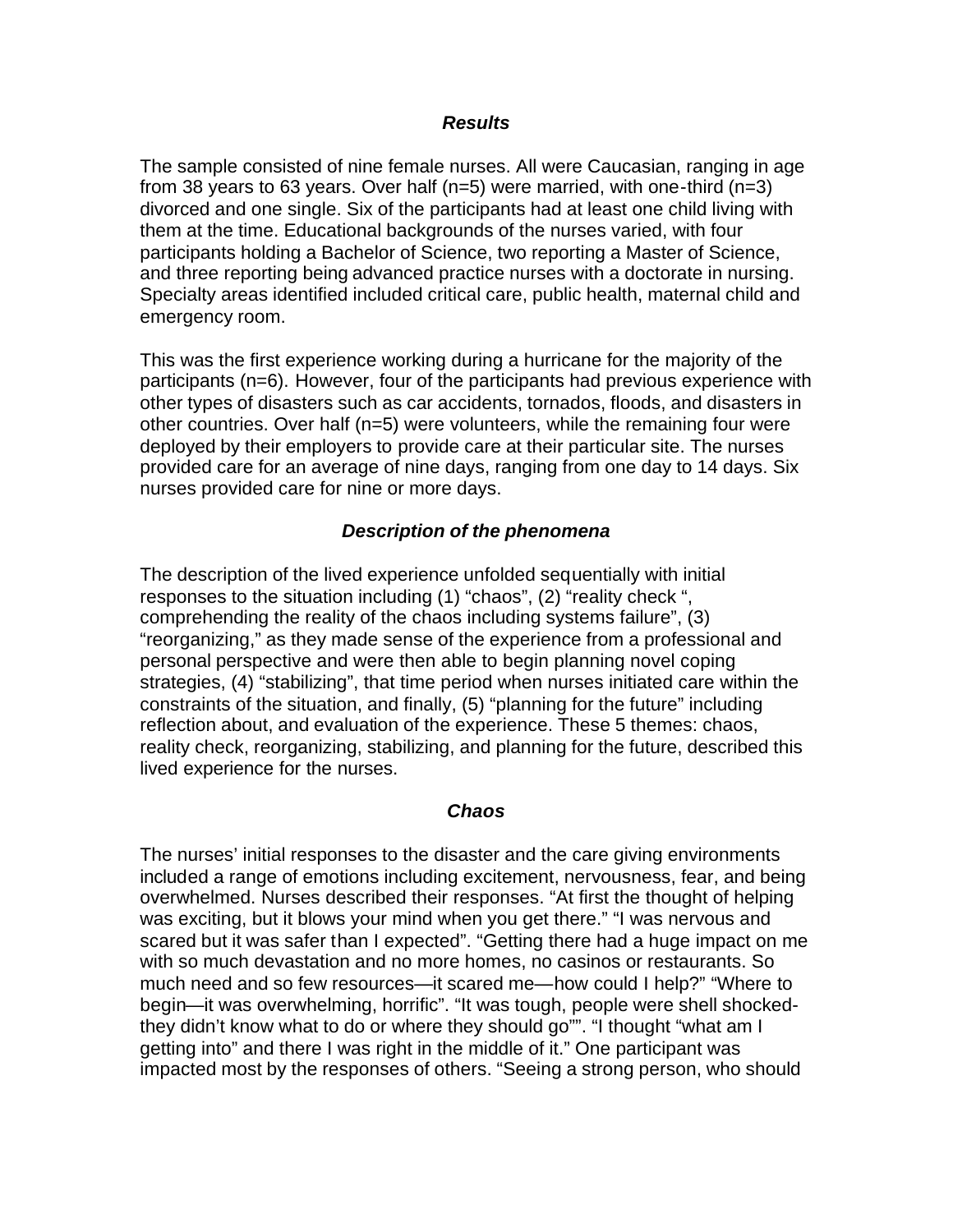be in control, (sheriff) break down and be shattered, that was true evidence of the chaos around us".

This first theme, "chaos", was one in which the all of the nurses were profoundly affected by their initial responses to the catastrophe. While some could articulate the need for immediate action, for most it was a period of having to allow this disaster to register within themselves before they could begin providing care.

#### *Reality check*

The nurses' initial responses gave way to a "reality check". This was the process during which the nurses began to comprehend the enormity of the problems they faced, which included the monumental devastation and danger that were present, coupled with the realization there were minimal resources and supplies available to remediate these situations. The emotional impact of these realizations on the nurses seemed most evident during this time. At first, this emotional impact appeared to be almost paralyzing, as the total enormity of the situation truly registered within them. Nurses used words such as "overload", "continuously being overwhelmed", "a nightmare", "total devastation and horrific", to describe their reactions. Statements such as "this was not as bad as they say in the papers, it is WORSE" or "the enormity of the numbers, the needs and the level of frustration- no one could have imagined this " typified their responses.

While personally overwhelmed and trying to reconcile their own feelings regarding the reality of the situations, the nurses were still acutely aware of the distress and needs of others. Nurses related "Trying to get people resettled was really hard because there was so much that wasn't anymore—it was really awful. I can't believe how it made me feel". "--What could I do?—they had nothing they were scared and I felt scared—no phones—crap all over the place -no place to feel safe…secure".. "My ability to concentrate and focus altered, as I began to see and feel so much for these people—it just got so hard".

Nurses also began comprehending the breakdown of those systems that they expected to be there to help them. Not only were they feeling overwhelmed, but the structures and organizations they turned to for guidance were experiencing the same. Nurses reported "The system was overwhelmed—workers could come and would not know how to help, no one could tell them what to do—a delayed system—really paralyzing—truly overwhelming, " "Seeing so many people with so many initials was overwhelming—every time you turned around someone with a jacket and new initials—I did not know what these people did". "Even the Board of Nursing was overwhelmed and could not tell us where to go, although we were waiting for an assignment, the board could not ok our credentials and this too hampered our effectiveness as nurses willing to help in a critical time of need."

The process of a reality check for these nurses seemed to be completed when they could better "comprehend the incomprehensible" of what had happened. It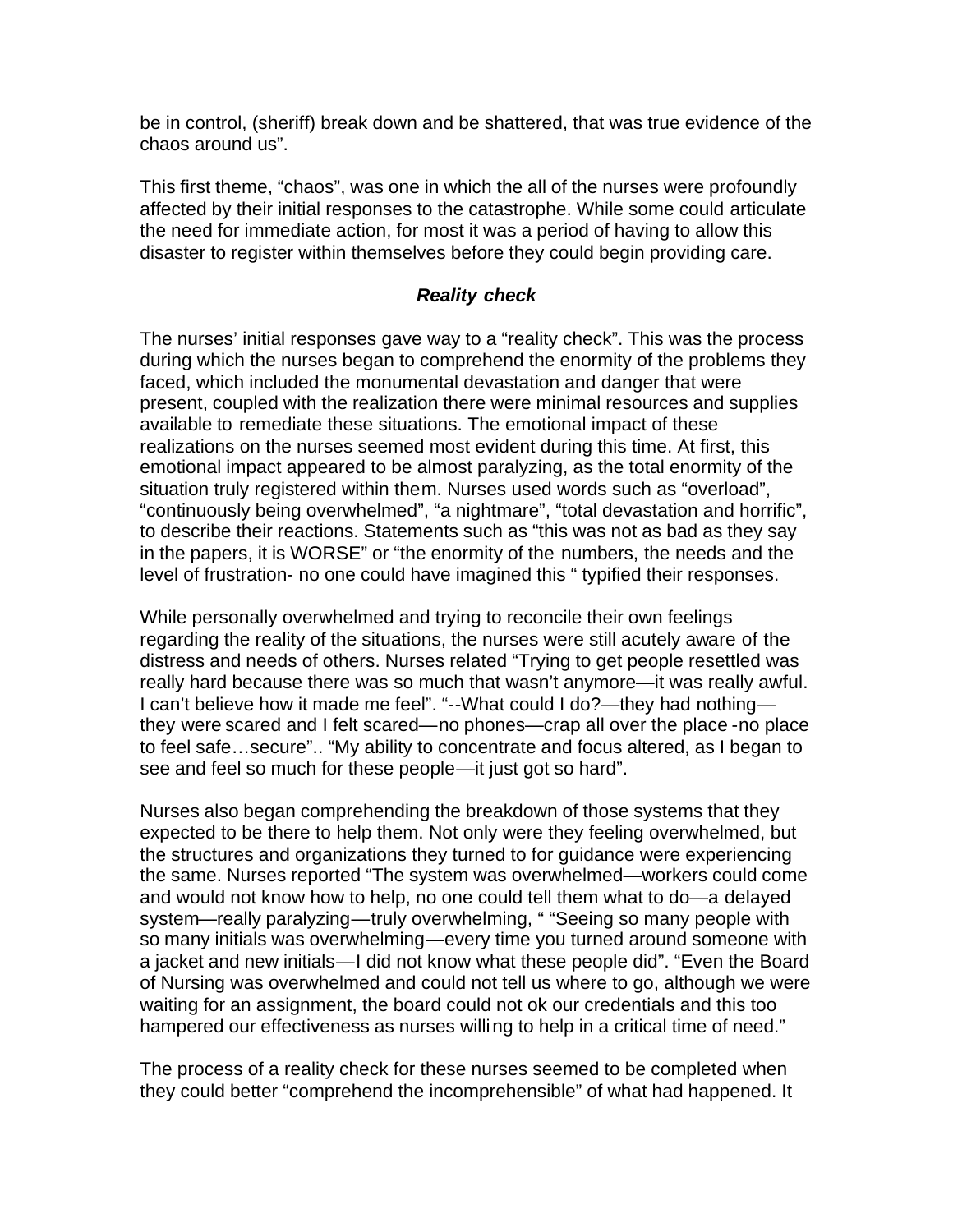was at this juncture nurses began to wonder how they could intervene effectively. While one nurse was "relieved to leave the situation," most talked about formulating a plan of how to deal with devastation and overwhelming needs that were obvious. In this phase, the nurses realized they were no longer operating in the ordinary world of health care. There were no systems in place or resources from which to get help, only themselves and other volunteers in a sea of need, often facing what seemed like an insurmountable task of providing care.

#### *Reorganizing*

In the next phase, "reorganizing" the nurses began to creatively restructure their thinking to see how they could be effective. There was recognition that novel ways to handle situations were needed and that resources were not necessarily going to be distributed fairly. Nurses noted "You had to be flexible", "We usually had supplies but I knew that others did not". "No power (electricity), fear felt by everyone, horrible working conditions, no sanitation, facing the unknown of what might happen- people terrified for themselves and their families, Portapottys, IV bags to clean up, survival improvisations, no food, no showers. One truly needed to have a plan to deal with this much destruction".

To be able to effectively provide care to those in need, the nurses recognized they had, to some extent, to dissociate from their own feeling and emotions. As one nurse stated "emotions are put in check and you do what you know you can do". They also began to mobilize their own support systems. .Nurses described how "We walked in pairs for safety as agitation from folks all around hospital grew". "We worked hard as a team to do what needed to be done. People from all walks of life worked together". "Everyone pulled together from housekeeping to administrators, even though we were all terrified for our own families and ourselves." Thus, during the process of reorganizing, nurses were able to plan how they could best provide care in their environment.

#### *Stabilizing*

"Stabilizing" the next identifiable theme, was that time period when the nurses implemented plans of care based on their nursing knowledge as well as the resources available, which were at best, less than minimal. The nurses utilized their creativity and problem solving capabilities to provide care anyway they could. Common statements were "We learned to sit in the dark," We had no power, so we used flashlights." and. "We improvised and did not waste materials/resources " or "We ignored the fact that there was no charting—no power and no rules," "Of course we knew we were breaking the law-,you do what you need to do, setting aside policy and rules that did not apply."

Nurses drew on known interventions and adapted them to the situation. One nurse stated "I adapted my own interventions, just like I would do in the office, seeing people, getting organized and providing counseling. "We were an island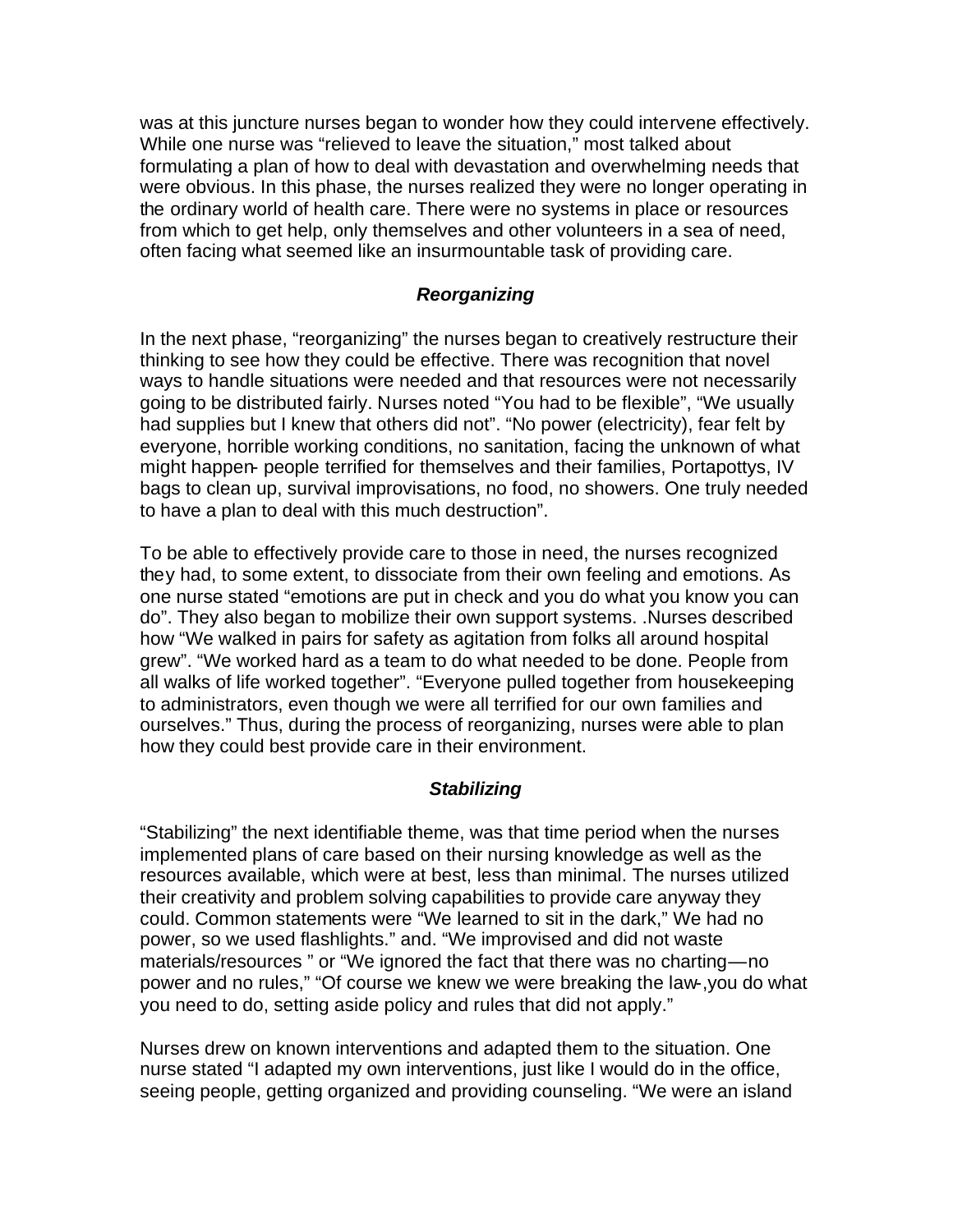alone and had to adapt and keep on going". Another elaborated *"*So while the system did not help us, I did my time and created my own role –going into community, problem solving, putting out fires, buying meds with my own money, educating, providing conflict resolution, grief counseling, being a liaison with hospitals. Then I started the real work , listening to staff at hospitals, prioritizing who really needs help, because it seems that everyone did". Thus, in this phase actions were prioritized and care was given in a holistic manner, while adapting to the environment.

While implementing care, nurses still had to struggle with their own moral /ethical values. Nurses described responses such as "I got angry at people not responding." " Some whining about no ice when that was so minimal next to other needs I saw." " Complaining about standing in line over and over again, snatching and grabbing". " Are people good or evil—a duality of split in me? How do we judge people when they respond to stress, trying to survive, but then abuse the system—do we judge them???"

Moral ethical issues also surfaced in dealing with the health care systems. In many instances, with systems breaking down, the nurses were faced with trying to implement care , only to have their efforts stymied by others. Red Cross policy prevented some nurse practitioners from doing nurse practitioner functions. Frustration mounted as nurses could not provide the kind of help that they thought necessary. One nurse observed, "While help in third world countries seemed to be easily delivered, it was not here on the southern coast of the United States" "So many in need and we were working in a system that was not very organized". Another stated " I felt ridiculous when I could not prescribe as a nurse practitioner because of Red Cross policy. Policy got in the way. I am all for guidelines, but this was not the time to follow them".

The nurses found themselves becoming overwhelmed and frustrated with the Federal Emergency Management Association (FEMA.), illustrated by this nurse who noted "No one knew their role—making judgments they should not have, making decisions beyond their scope" . Nurses were often sent to places of extreme need, but there was little organization and sometimes, extras had to "find" ways to help. One nurse commented, "I had to find something to do and this was so frustrating, knowing that in so many areas there was more than anyone could handle."

Nurses observed agencies fighting with each other, state versus federal and, as several nurses explained "we were just public health- we were in the middle resolving conflict and the differences were major issues for us and no one provided guidance or guidelines for us.". Some nurses took on the task of conflict resolution "Lots of agencies were here and it took a learning experience and learning curve to work with them trying to find a tactful way of making their involvement positive, which was often the real challenge". **.** Thus, despite policy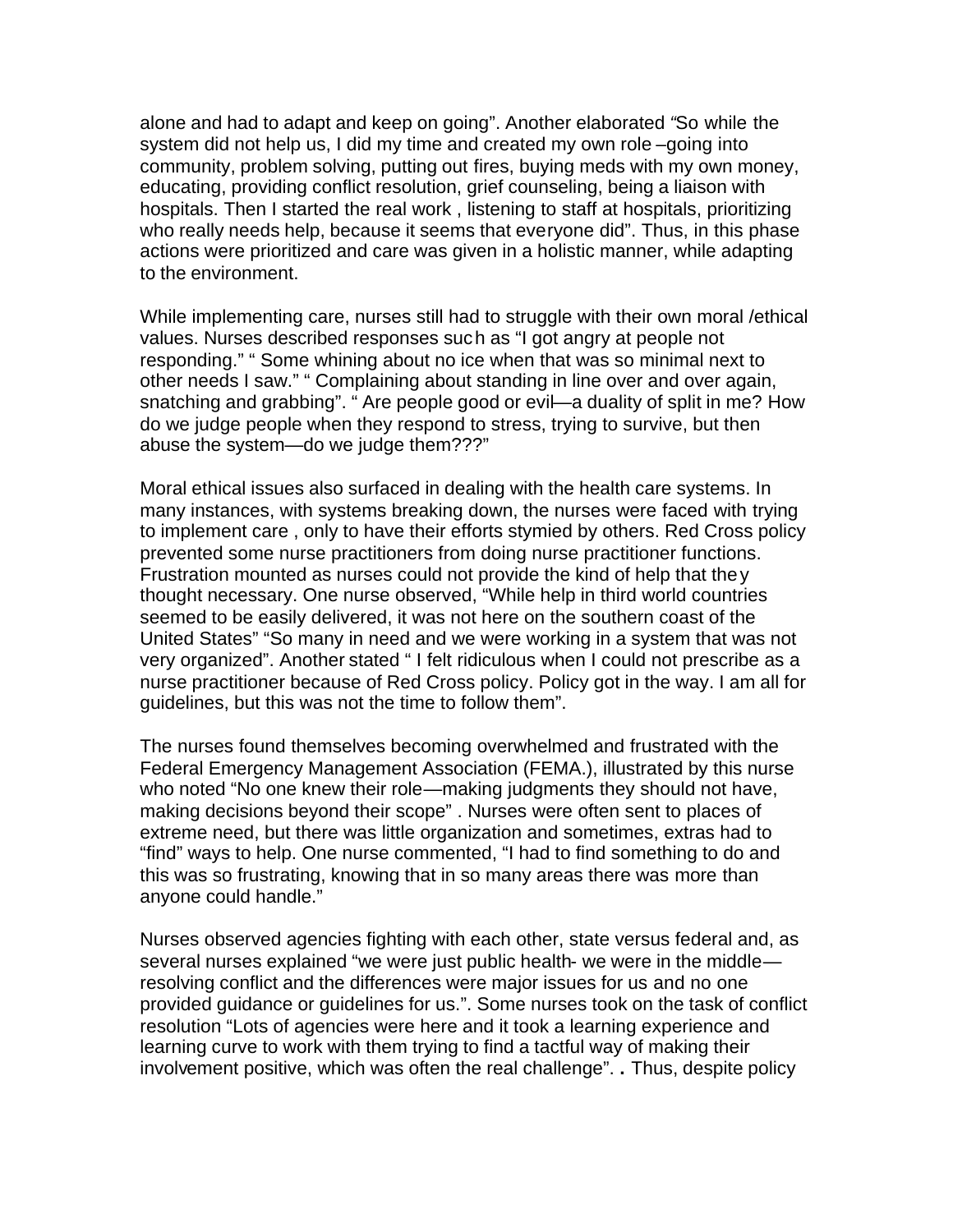confusion, agency conflict, and environmental hardships, nurses were able stabilize environments and be effective in providing care.

# *Planning for the future*

The last phase of this experience, "planning for the future" describes the theme when nurses could begin evaluating the impact of the experience, both personally and professionally. The nurses could reflect upon what had happened, how they had impacted the situation and the outcomes of their efforts. During this process, nurses realized that that they had gone back to basic nursing skills, ignoring policies that were not working, setting aside the rules of a system clearly broken and becoming creative in providing care anyway they could. Capturing the views of these nurses were the comments "We worked hard as a team to do what needed to be done, people from all walks worked together.". "This is what nursing is; doing what you need to provide care to people in need".

Professional pride was evident as these nurses reflected on their experiences. They expressed " pride in their profession and their colleagues", being able to help and give, recognizing the efforts other nurses from all over the southeast and working together as a team . Nurses identified their professional strength as filling a multitude of needs and roles regardless of specialty areas. A part of this pride came from the recognition that they were jacks of all trades while some of the physicians, it seemed, could not move out of their role For instance one nurse observed that, "a doc who was a pediatrician would not care for elderly who were the biggest part of the population in need. If he was a nurse that would never happen". Clearly, these nurses perceived a sense of solidarity with each other as professional nurses.

From a personal perspective, nurses reflected on their individual efforts to provide care. Nurses acknowledged feelings of guilt because they were not able to help all of those who were in obvious need.. Many wondered if they had done a good job, with reflections such as . "It is kind of strange what you think back on. You think about, did I do enough, was I helpful, why did this happen? and a lot of other stuff too". The nurses said that talking about their experiences and feelings, and realizing what they had accomplished made it a "positive learning experience", so that there was "less guilt because we had helped and done what we could no matter how small or large a contribution we had made." However, despite these positive reflections, many nurses tended to minimize their contributions with comments such as, " while it was an overwhelming experience, *others had it so much worse*—I was *just a regular nurse*, "I *only* worked one week," "I *only* worked 24 hours" or," I *only* worked two weeks".

Acknowledgement of changed professional relationships after the hurricane experience was another aspect of the evaluation process. Nurses described this with comments such as, "it was surreal to return to the hospital with those of us who were there having a closer bond than with those who did not come back to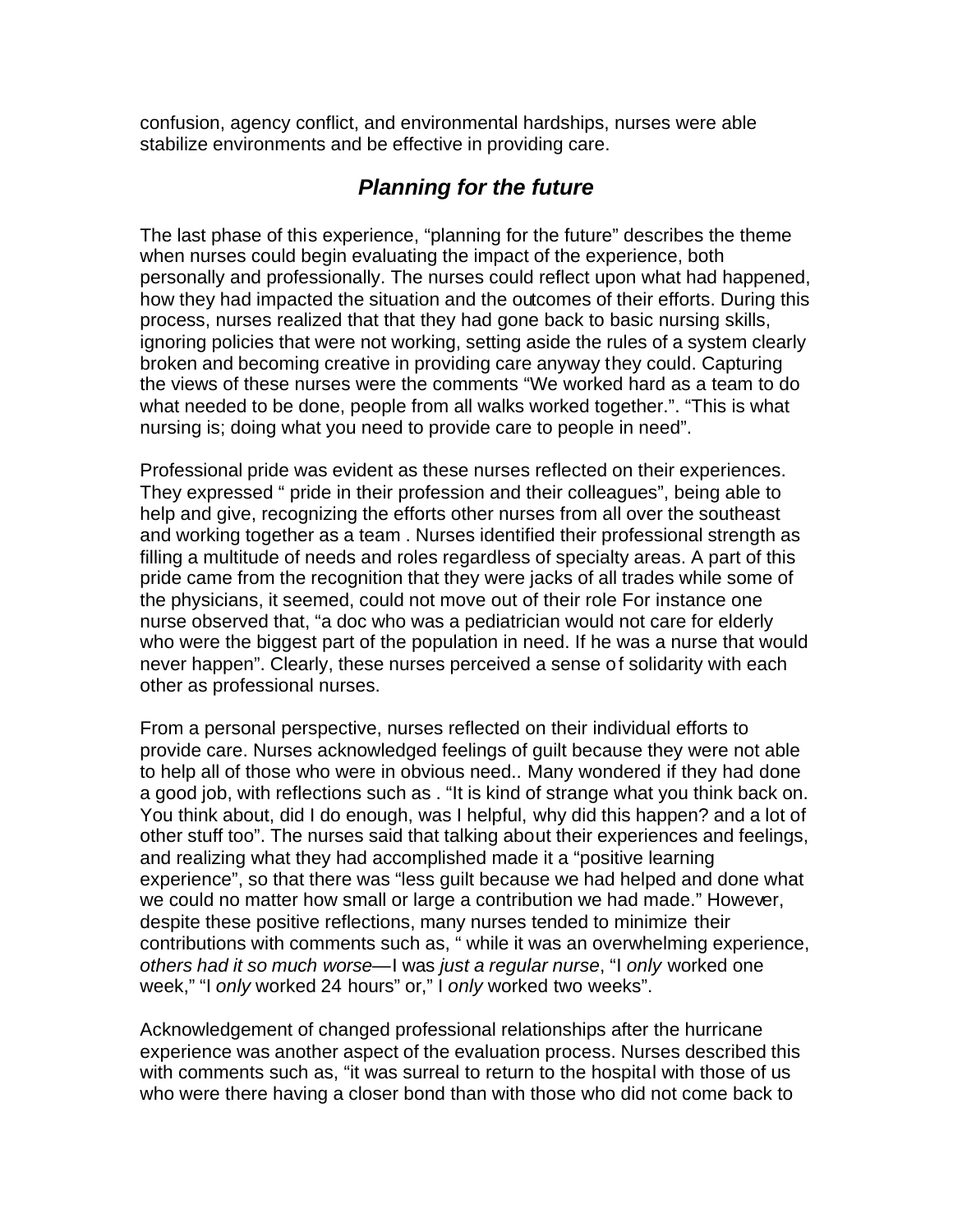help". "There seemed to be a different level of understanding between those who were there and those who were not". "We know we won't let each other down—it can't be put into words—a bond, but no ostracizing of those who did not come back, just a different sense of trust among those who were there."

The nurses also engaged in self analysis of the impact of the experience on themselves as individuals. In this stage of planning for the future they noted such impressions as "it forced us to reevaluate our own strengths and resolve—could I go on if I lost everything—what are my values --what are my personal limits of coping?" "I used to complain; now I want to be a part of rebuilding. I used to get upset at little things, insignificant, now its like let it go and deal with the big things—now I am a calmer person—I grew a lot as a person", Thus, most of the nurses felt that the experience of providing care had changed them forever.

"Being prepared" was a major component of this phase. Some of the nurses reflected that, "Nurses need to be better prepared and have better planning to have what they need to help others and other nurses—agency collaboration is so essential, we didn't have that this time but we need it if it happens again." "Every nurse should be prepared to assist- I would go back! We too often sit back and do not get involved. Nurses make a difference and at least I can say I helped and all nurses who came made a difference". All the nurses said that they "would do it again if they had to".

#### *Discussion*

This study explored the lived experience of nurses providing care during the hurricanes of 2005. The themes which emerged suggest that the lived experience mirrored the nursing process in several ways. (See Figure 1) The five steps of the nursing process include assessment, diagnosis, planning, implementation and evaluation.**<sup>3</sup>** While these steps of the nursing process often overlap each other, so did the phases of the lived experience.

In the first phase, "chaos" the nurses began to quickly "assess" the situation, but their personal responses to the enormity of the situation prolonged the assessment phase. The nurses realized that they not only did they not have resources, but that the system was broken and all previous ways of delivering health care would no longer apply.

In the next phase," reality check", nurses had to put aside their own feelings and responses to begin to effectively "diagnose" the needs of their situations. While still attempting to assess the enormity of the needs that were present, the nurses now had to formulate diagnoses of the problems they were facing. It was also imperative to begin "reorganizing "or " planning" to deliver care with whatever resources they had. This planning included restructuring their own thinking to work outside of the now non-existent system and policies. Utilizing their basic knowledge of nursing, the nurses became more creative and efficient in planning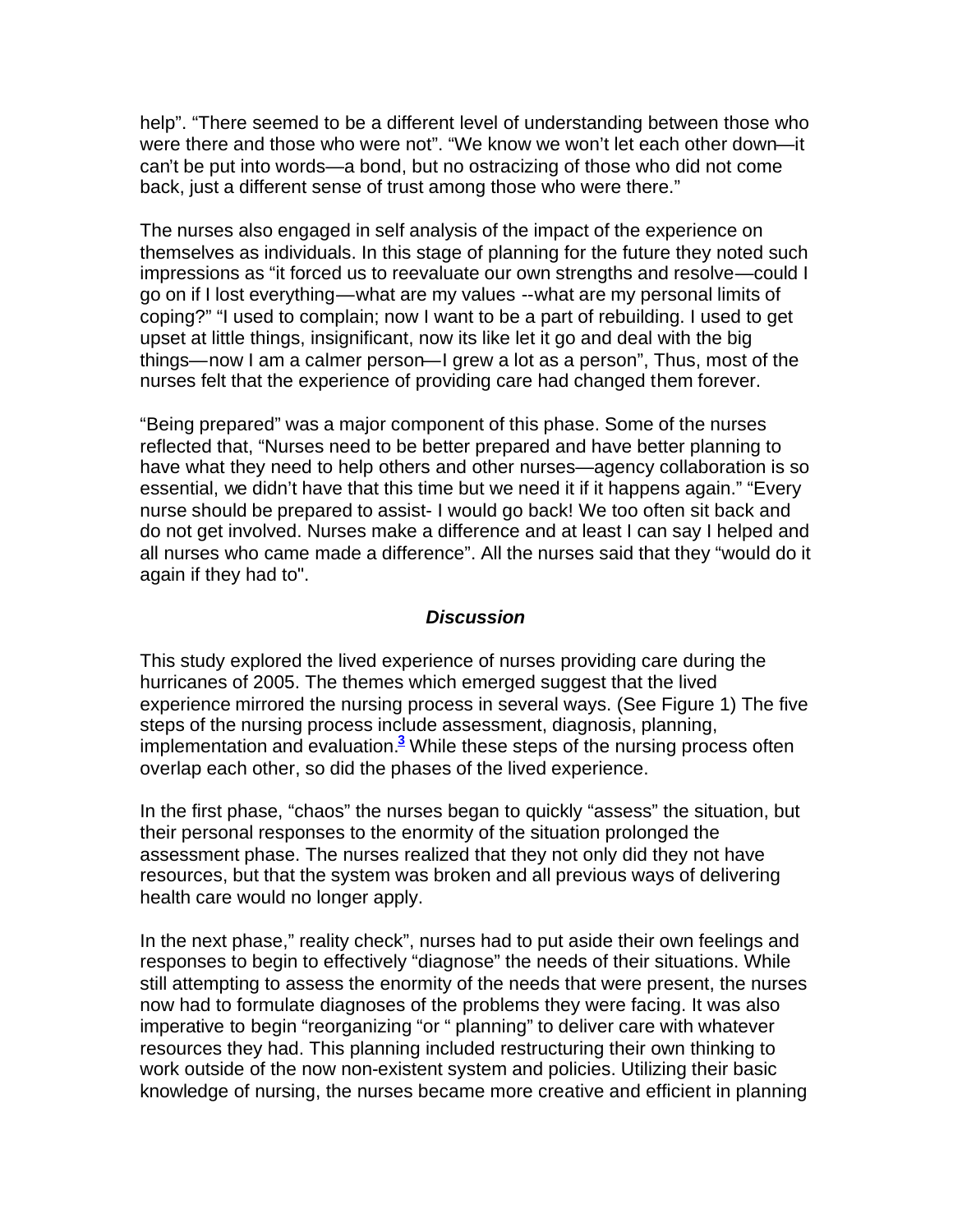how to provide care with what they had. Planning resulted in "stabilizing" the care environment for those who sought help. During this stabilization phase, nurses were "implementing" care while overcoming many obstacles, not the least of which, were malfunctions in the system.

Finally, the nurses began to "evaluate" what they had accomplished. This reflection was revealed in the theme of "planning for the future".. Evaluation included review of both the positive and negative aspects of the experience, with many nurses discussing the failure of the system as a negative The needs for increased communication, and role clarification among involved agencies as well as for expedited responses by those same parties were identified as imperative for the successful response in future disasters. Personal evaluation was accomplished during this phase as well. Nurses were able to reflect on how the experience had changed their individual perspectives on life and values . Nurses commented on how these insights would affect their future behavior and outlook on their personal and professional life.

Therefore, the phenomena can be defined as an overwhelming personal and global experience that required creative, tedious, and frustrating efforts on the part of those providing care. The lived experience involved utilizing knowledge of basic nursing care to provide assistance to those in need at a time when only basics were available. It was a rewarding, but challenging experience that had a definitive impact on these nurses,. The lived experience forced them to review their personal and professional priorities, making this a signature event in their lives.

The lived experiences of the nurses described in this paper provide a unique addition to the literature on care providers responses to assisting those in need during disasters. Much of the literature has utilized survey methodology with the focus being on discovering care providers risk for compassion fatigue or post traumatic stress following their care providing experiences.**4-9** This body of research offers suggestions for identifying those as risk for adverse reactions post care giving as well as for providing interventions to assist care givers of disaster victims. The current research adds to this body of literature by providing an in depth view of the experience of those providing caring during disasters without the assumption of negative outcomes for those providing care. The findings provide a holistic view of the experiences from the perspectives of those actually providing the care. Further, the lived experience of these nurses illuminates the processes of professional nursing practice.

#### *Summary*

The lived experience of these nurses crystallized the essence of nursing as caring for those who need to be cared for, in any situation, in a holistic manner, utilizing the resources at hand. The actions of the nurses illustrated that care was guided by the art and science of nursing. The themes which emerged were those